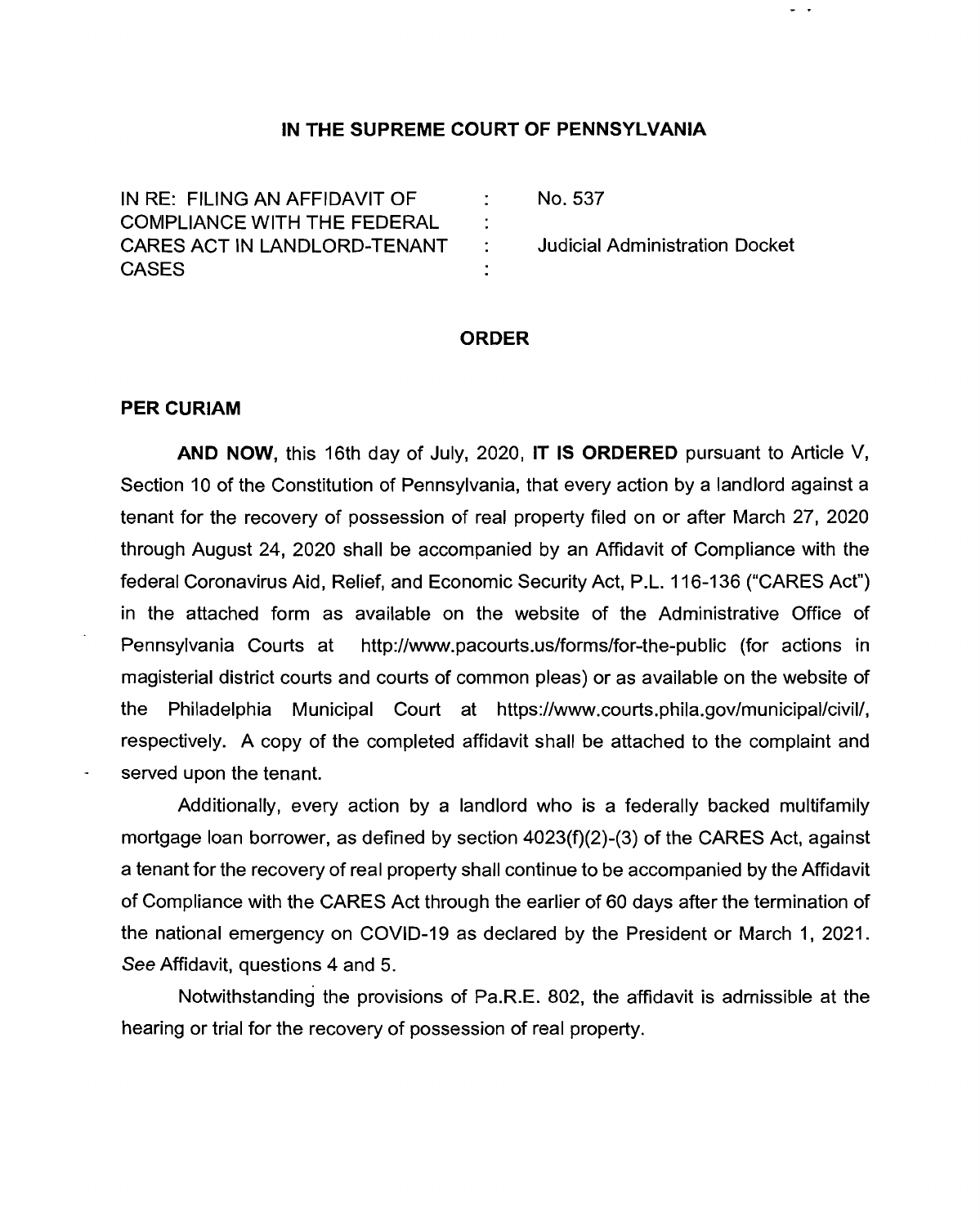# [CAPTION]

To the Landlord or Authorized Agent: Please see Supplemental Instructions for information about the CARES Act and definitions of terms used in this affidavit.

# AFFIDAVIT OF COMPLIANCE WITH 'THE CARES ACT

In order to support my assertion that this filing complies with the federal Coronavirus Aid, Relief, and Economic Security Act, P.L. 116-136, enacted March 27, 2020 ("CARES Act"), I affirm that:

- $\Box$  1. Neither I, the property, nor any tenant of the property participates in or receives subsidies or benefits under any of covered housing programs or rural housing voucher programs listed:
- Public Housing (42 U.S.C. § 1437d)
- Section 8 Housing Choice Voucher (42 U.S.C. § 1437f)
- Section 8 Project-based Housing (42 U.S.C. § 1437f)
- Section 202 Housing for the Elderly (12 U.S.C. § 1701q)
- Section 811 Housing for Persons with Disabilities (42 U.S.C. § 8013)
- Section 236 Multifamily Housing (12 U.S.C. \$j 1715~-1)
- Below Market Interest Rate (BMIR) Housing (12 U.S.C. § 17151(d))
- HOME (42 U.S.C. §§ 12741 et seg.)
- Housing Opportunities for Persons with AIDS (HOPWA) (42 U.S.C. 5s 12901 et seq.)
- Continuum of Care or other McKinney-Vento Act Homelessness Programs (42 U.S.C. §§ 1 1360 et seq.)
- Section 515 Rural Rental Housing (42 U.S.C. 5 1485)
- Sections 514 and 516 Farm Labor Housing (42 U.S.C. §§ 1484, 1486)
- Section 533 Housing Preservation Grants (42 U.S.C. § 1490m)
- Section 538 Multifamily Rental Housing (42 U.S.C. § 1490p-2)
- Low-Income Housing Tax Credit (LIHTC) (26 U.S.C. 5 42)
- Rural Housing Voucher Program (42 U.S.C. § 1490r)
- $\Box$  2. The property is not subject to a federally backed mortgage loan or a federally backed multifamily mortgage loan. Examples of a federally backed mortgage loan or federally backed multifamily mortgage loan include mortgage loans guaranteed by the Federal Housing Administration, HUD, the Department of Veterans Affairs, or the USDA, and those that were purchased or securitized by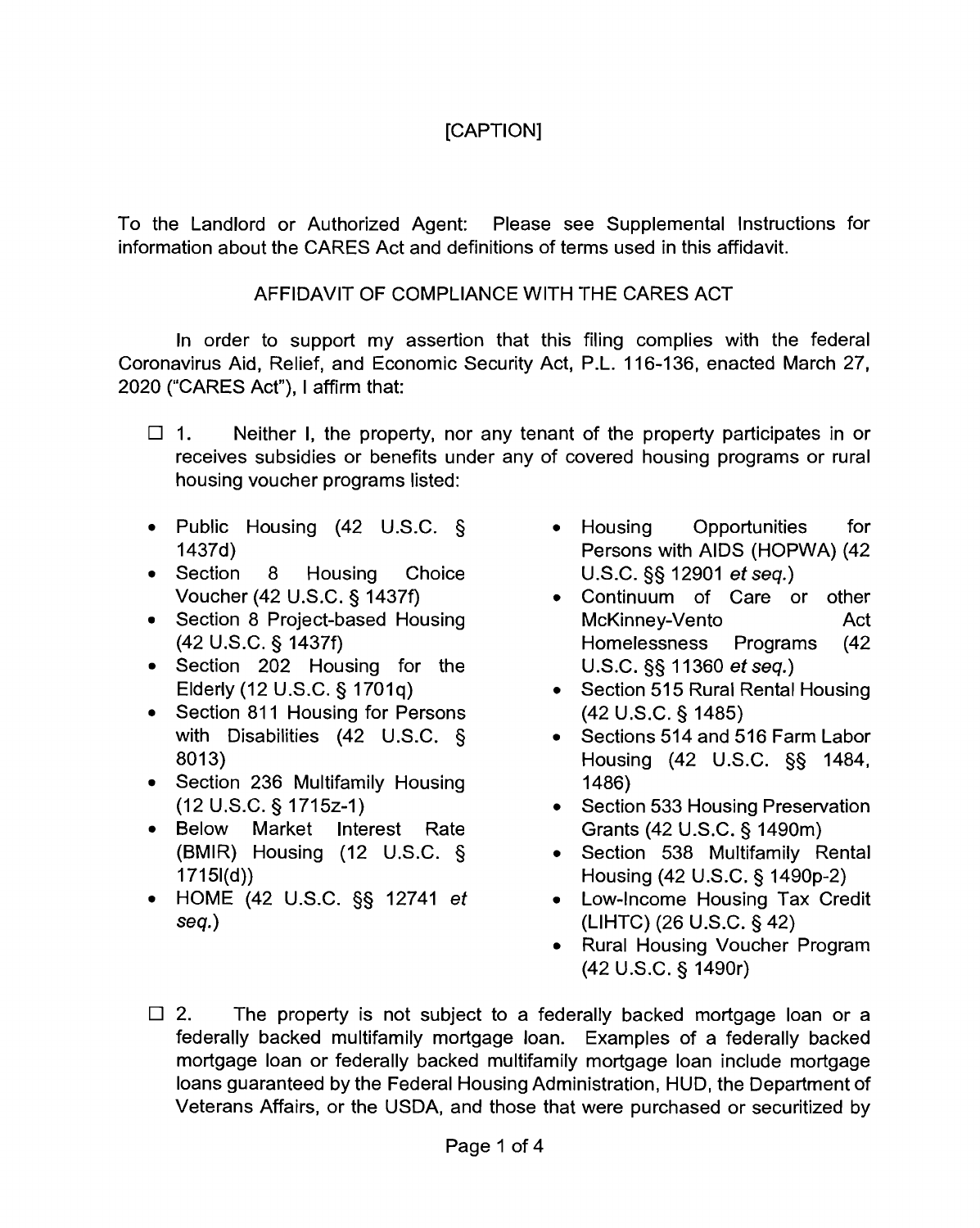the Federal Home Loan Mortgage Corporation or the Federal National Mortgage Association.

**3. 1** have confirmed that there is no unsatisfied mortgage on the property that was purchased or securitized by the Federal Home Loan Mortgage Corporation ("Freddie Mac") or the Federal National Mortgage Association ("Fannie Mae") by checking the property via the mortgage lookup tool for Freddie Mac (www.FreddieMac.com/mymortgage) and Fannie Mae (www.KnowYourOptions.com/loanlookup).

# For Landlords with Federally Backed Multifamily Loans After August **24,2020**

- $\Box$  4. If the property is the subject of a federally backed multifamily mortgage loan, there is no mortgage on the property that is currently in forbearance status, and there is no pending application for mortgage forbearance. See CARES Act, § 4023(d).
- **5.** If the property is the subject of a federally backed multifamily mortgage loan that was in forbearance status under the CARES Act that has now expired, I have provided the required notice to vacate to the tenant. See CARES Act,  $\S$  4023(d).

1, 1, the set forth in this affidavit are true and correct to the best of my knowledge, information, and belief. This statement is made subject to the penalties of 18 Pa.C.S. § 4904 related to unsworn falsification to authorities.

Date **Signature of Landlord or Authorized Agent**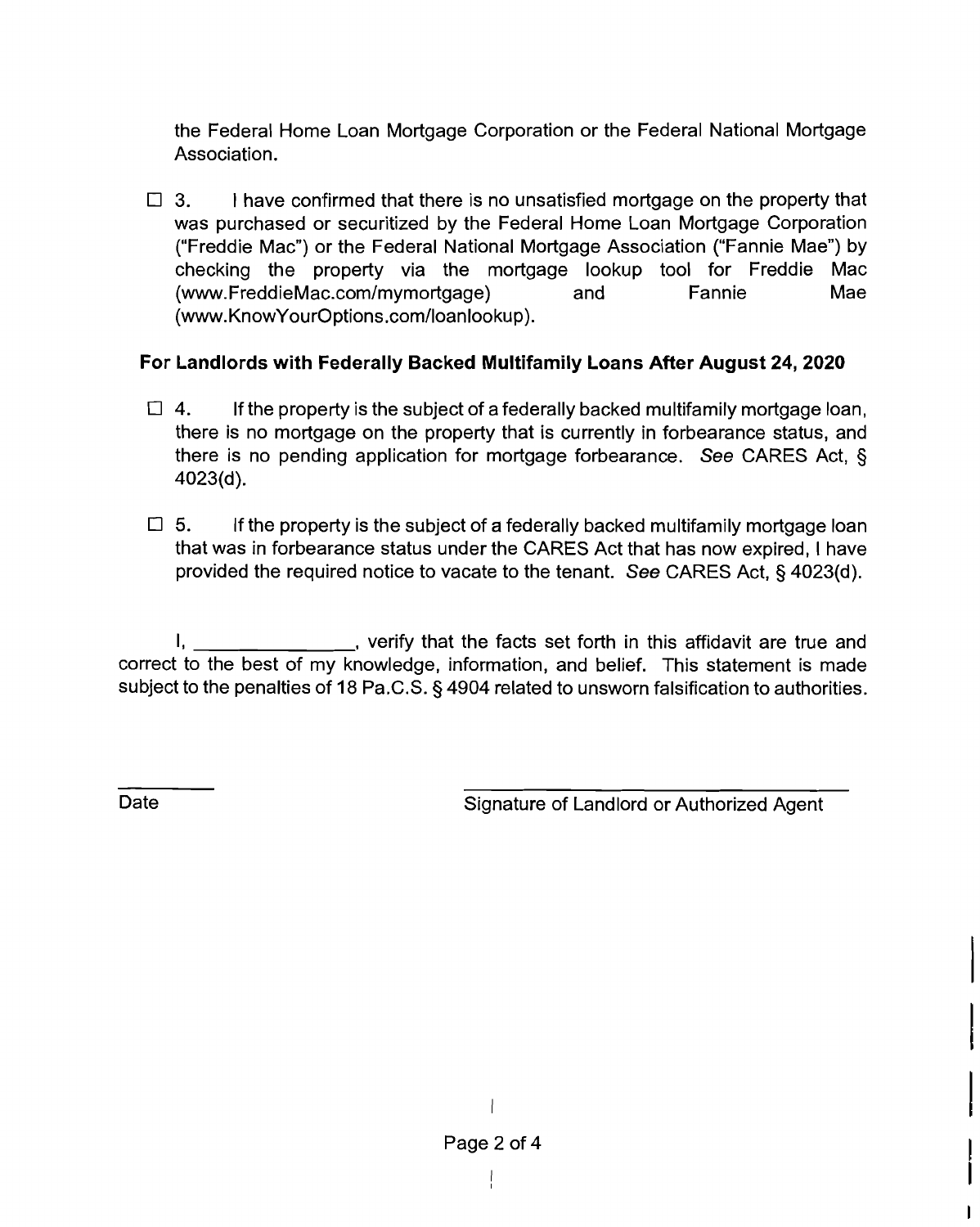## AFFIDAVIT OF COMPLIANCE WITH THE CARES ACT Supplemental Instructions

The federal Coronavirus Aid, Relief, and Economic Security Act, P.L. 116-136 ("CARES Act") was enacted on March 27, 2020. Among other things, the CARES Act provides a temporary moratorium related to certain eviction actions. During the 120-day period following enactment, **i.e.,** through July 25, 2020, a landlord may not "make, or cause to be made, any filing with the court of jurisdiction to initiate a legal action to recover possession of the covered dwelling from the tenant for nonpayment of rent or other fees or charges." CARES Act,  $\S$  4024(b)(1). The moratorium also applies to the charging of "fees, penalties, or other charges to the tenant related to such nonpayment of rent." CARES Act, § 4024(b)(2).

On July 16, 2020, the Supreme Court of Pennsylvania ordered that every action by a landlord against a tenant for the recovery of possession of real property filed in a magisterial district court or the Philadelphia Municipal Court shall be accompanied by an Affidavit of Compliance with the federal Coronavirus Aid, Relief, and Economic Security Act, P.L. 116-136 as available on the website of the Administrative Office of Pennsylvania Courts at http://www.pacourts.us/forms/for-the-public (for actions in magisterial district courts) or on the website of the Philadelphia Municipal Court at https://www.courts.phila.gov/municipal/civil/, respectively. The requirement is in effect through August 24, 2020 to ensure that a landlord has given the proper notice to vacate required by section 4024(c) of the CARES Act.

Landlords who are federally backed multifamily mortgage loan borrowers must continue to use the affidavit through the earlier of 60 days after the termination of the national emergency on COVID-19 as declared by the President or March I, 2021. This requirement ensures that the landlord is compliant with the renter protections during a forbearance period afforded by section 4023(d) of the CARES Act, as well as the notice to vacate requirement of section 4023(e) of the CARES Act.

In addition to filing the affidavit with the complaint, a landlord shall demonstrate compliance with the CARES Act by presenting testimony and evidence including, but not limited to, the affidavit filed by the landlord at the inception of the case at the time of the hearing for the recovery of possession of real property. A tenant may present testimony and evidence that the landlord is not in compliance with the CARES Act.

Terms used in the affidavit have the following meanings:

"Covered dwelling" means a dwelling that is occupied by a tenant pursuant to a residential lease or without a lease or with a lease terminable under State law, and is on or in a covered property. CARES Act, § 4024(a)(I).